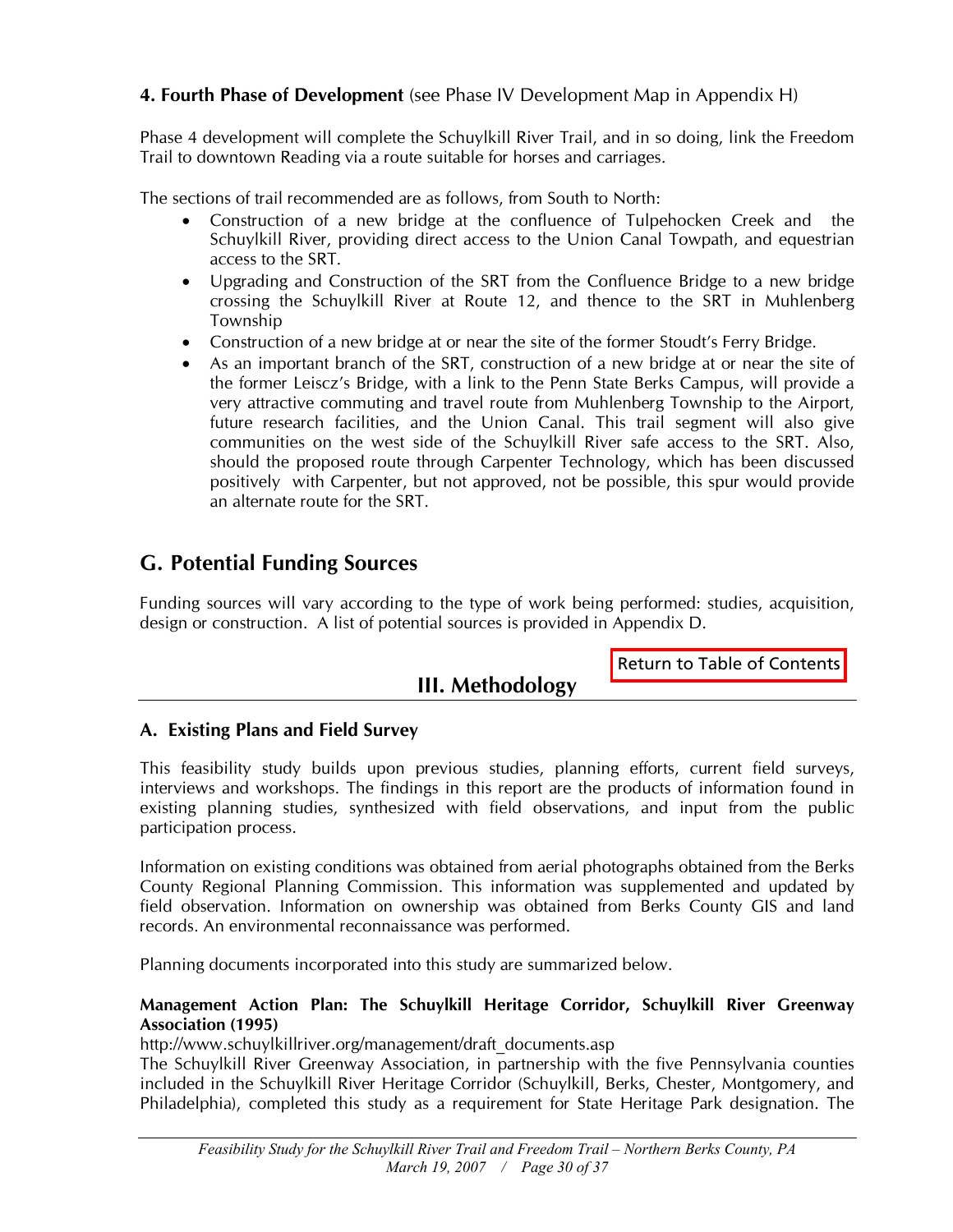*Management Action Plan* includes a comprehensive assessment of the Schuylkill River corridor's natural, cultural and recreational attractions in these counties.

### **Berks County Comprehensive Plan:**

http://www.co.berks.pa.us/planning/site/default.asp?planningNav=|26469|

## **Berks County Bicycle and Pedestrian Transportation Plan**

http://www.co.berks.pa.us/planning/cwp/view.asp?a=1124&Q=442529&planningNav=|26451| This study adopted in 2002, and sponsored by the Federal government and PennDOT, is currently being updated.

## **Greenway, Park & Recreation Plan Update**

http://www.co.berks.pa.us/planning/cwp/view.asp?a=1635&Q=464110&planningNav=| Berks County is currently updating its Greenway, Park and Recreation Plan. This plan will prioritize opportunities that will further the goals of a countywide network of interconnected greenways, trails, and parks. The plan studies three main elements**:** recreation; green infrastructure/ecology; and heritage resources.

## **North Berks Land Utilization & Reconnections Planning Study**

http://www.schuylkillriver.org/studies\_reports/

This 2001 study sponsored by the Schuylkill River Greenway Association included examination of an alignment for the Schuylkill River Trail between Hamburg and Shoemakersville.

### **Reading Riverplace Master Plan**

http://riverplacepa.com/

Connection between the Reading Riverplace development and the proposed Schuylkill River Trail has been coordinated through meetings and discussions with Riverplace's planning consultant.

### **Schuylkill River Heritage Area Signage Manual**

The Schuylkill River Greenway Association has also developed signage standards. These standards will be incorporated in the design phase.

### **Schuylkill River Outdoor Recreation Business Study**

http://www.schuylkillrivergreenway.org/pdf/intro\_letter.pdf

This June 2004 study sponsored by the Schuylkill River Greenway Association considers some potential economic development

Articles published about the Heritage Area and the Trail were reviewed as well. Samples are attached in Appendix M.

# **B. Other Related Plans**

### **Borough and Township Recreation Plans**

The study team attended meetings with municipal officials, and public meetings at several of the municipalities to review the proposed trail, and to assure its compliance with local plans.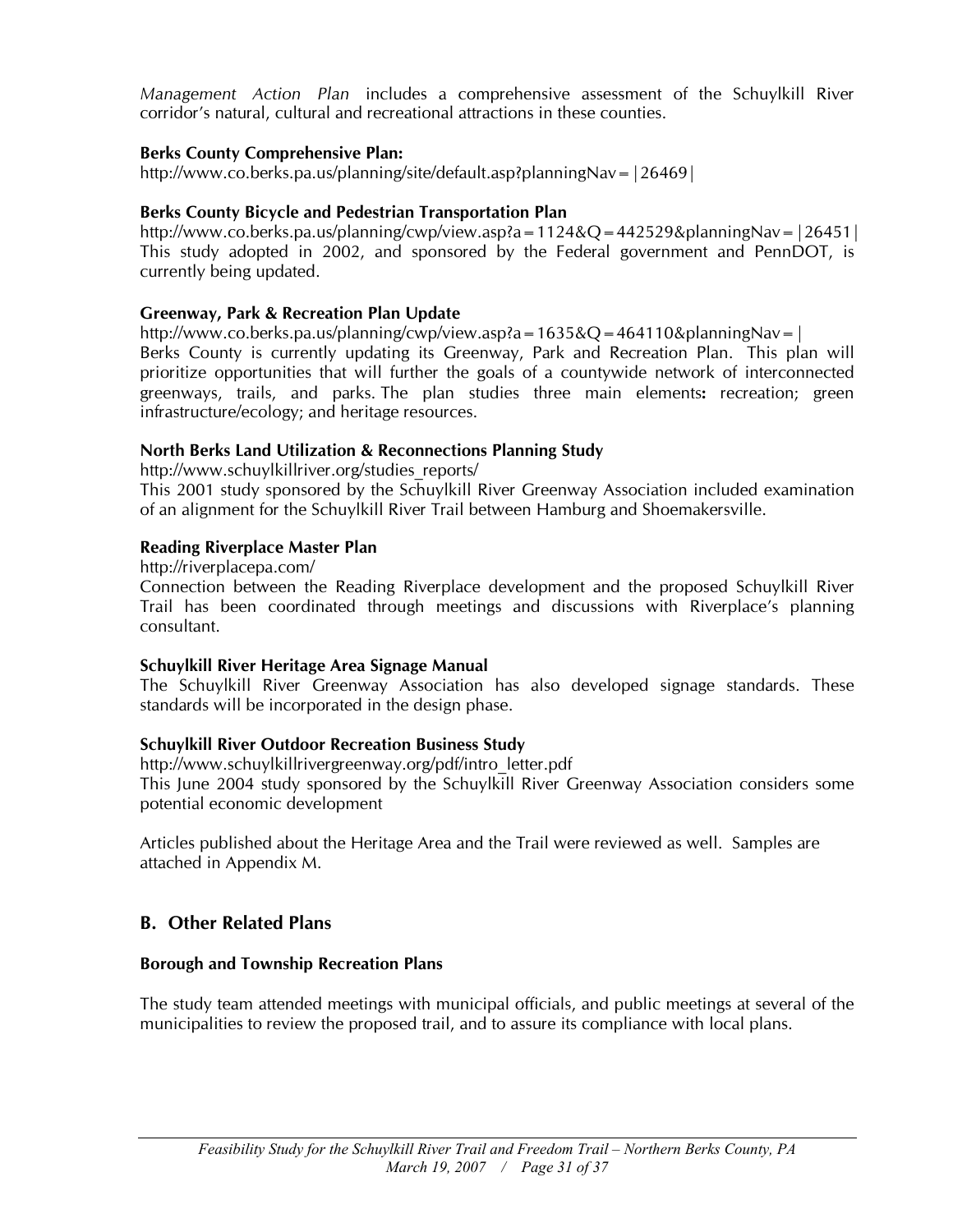## **C. Public Participation**

Public participation has been a critical aspect of the trail planning process for the study. Benefits of public participation include:

- Stakeholders and their constituents can exchange ideas and learn about the recreational, environmental and socioeconomic benefits of the proposed trail.
- Public participation is an opportunity for consensus building. Conflict and delay are minimized.
- Additional resources to support trail implementation and management are discovered.

The Schuylkill River Greenway Association is an established membership association with members throughout southeastern Pennsylvania. For about thirty years, the Schuylkill River Greenway Association has



**Trail Excursion along Maiden Creek** 

been working to create a riverside trail connecting Philadelphia to the Appalachian Mountains. Working closely with agencies such as Delaware Valley Regional Planning Committee (DVRPC), the Department of Conservation and Natural Resources, the Schuylkill Canal Association (SCA), PennDOT, The Pennsylvania Department of Environmental Protection (DEP) and others, this vision is becoming very much a reality.

Freedom Trail, Inc. has grown out of the recognition of a need for recreational trails to establish community, equestrian and open space connections in Central Berks County.

These two trail advocate organizations gathered other key community leaders to form a Steering Committee to guide this feasibility study. This committee has been involved from the initiation of this study and has contributed significantly to its content and production.

Large group (public presentations), Key Person Interviews and Trail Planning Workshops have provided multiple modes of public participation

and assimilating citizen input.

Another mode of public participation has been direct outreach with principal stakeholders. A list of the stakeholders with whom meetings were held can be found in Appendix E.

Finally, two trail excursions were held to highlight the beauty and feasibility of the proposed Schuylkill River Trail and Freedom Trail in Berks County. These excursions were attended by walkers, bicyclists, and, in the case of the excursion along Maiden Creek, equestrians and a carriage.



**Towpath trace, Ontelaunee Township**